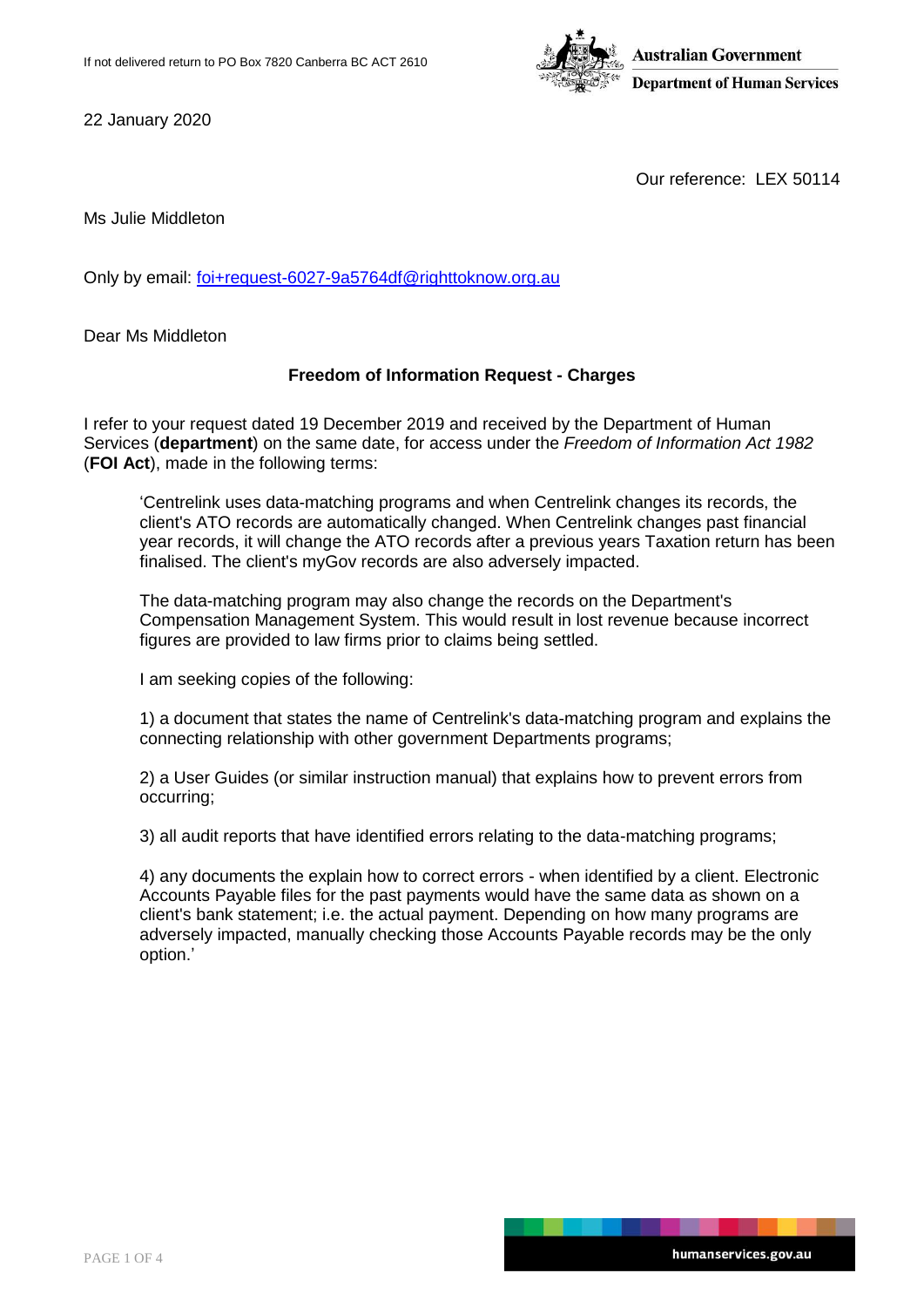## **Preliminary Assessment of the Charge**

In accordance with section 29 of the FOI Act, I have decided that you are liable to pay a charge for the processing of your request. My preliminary assessment of that charge is \$25.50 calculated as follows:

| Search and retrieval time: 1.70 hours, at \$15.00 per hour:     | \$25.50 |
|-----------------------------------------------------------------|---------|
| Decision-making time (*after deduction of 5 hours): 0 hours, at |         |
| \$20.00 per hour                                                | \$0.00  |
|                                                                 |         |

**TOTAL \$25.50**

\*The FOI Act provides that the first five hours of decision-making time are free of charge and this is reflected in the calculation.

I am advised that the department has in its possession 8 documents relevant to your request.

## **Required Action**

If you would like the department to continue processing your request, you must notify the department in writing within 30 days of receiving this notice that you:

- a) agree to pay the charge;
- b) wish to contend that the charge:
	- i. has been wrongly assessed; or
	- ii. should be reduced or not imposed; or
	- iii. both

Alternatively, you may wish to withdraw your request for access.

If you do not provide a written response in accordance with one of options a) or b) above within 30 days of receiving this notice, your request will be taken to have been withdrawn under section 29(2) of the FOI Act.

Further information on options a) and b) are set out below.

## **Option a) - pay the charge**

As the charge exceeds \$25, you are required to pay a deposit of \$20.00 within 30 days of receiving this notice. You may, of course, elect to pay the charge in full at this point.

You may select from one of the following payment methods:

- 1. Online payment via Government EasyPay follow [this link](https://www.ippayments.com.au/access/index.aspx?a=85987733&dl=legalservices_hpp_purchase) and enter the relevant details. You will need your FOI LEX reference number, **LEX 50114**; or
- 2. Cheque made out to the Collector of Public Monies and posted to Freedom of Information, Department of Human Services, PO BOX 7820, Canberra BC, ACT 2610; or
- 3. Money order made out to the Collector of Public Monies and posted to Freedom of Information, Department of Human Services, PO BOX 7820, Canberra BC, ACT 2610.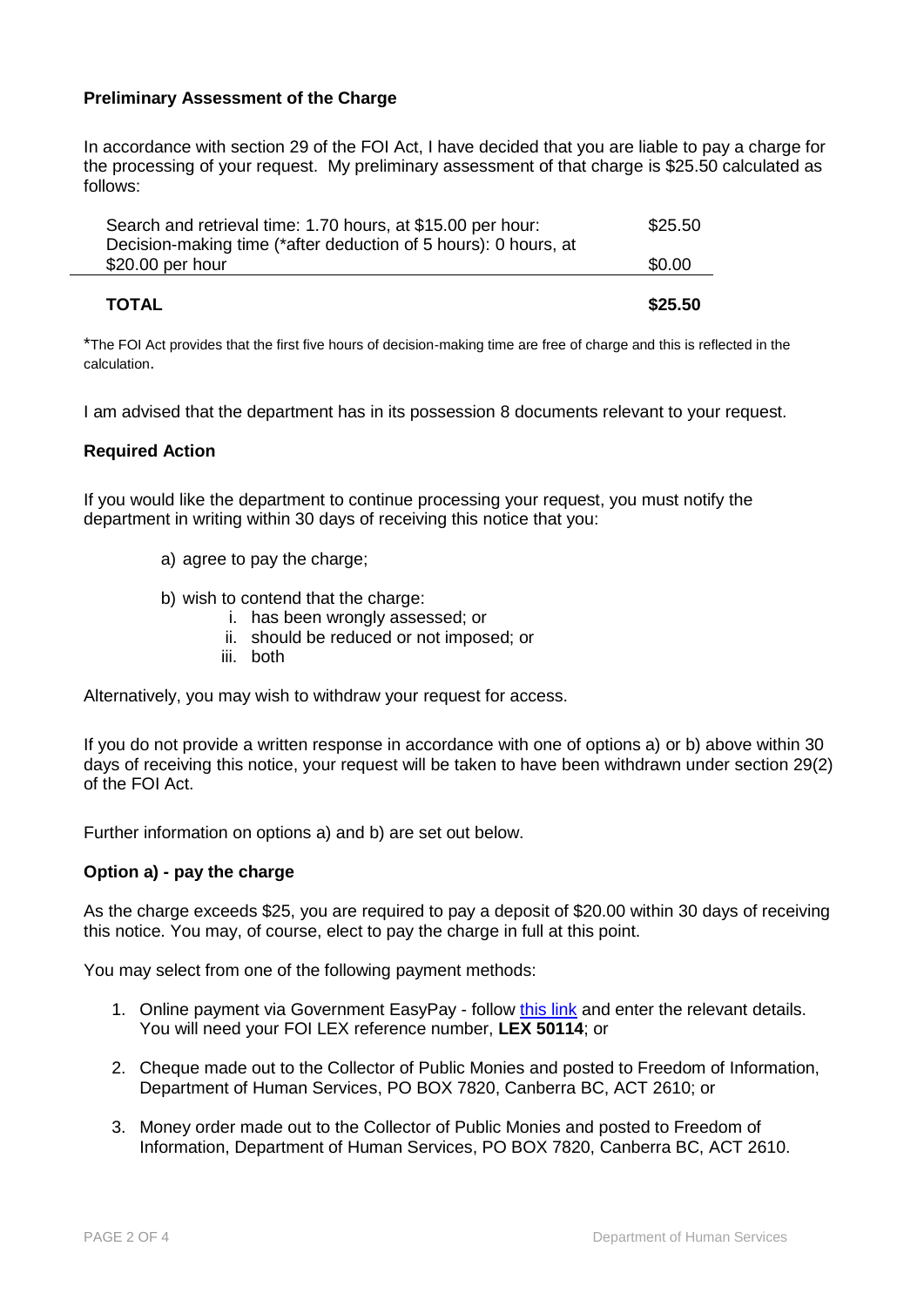## *Further payment option*

On 20 December 2019, you requested the department retain a money order in the amount of \$60.00, which you provided in relation to a preliminary estimate of charges for a separate FOI request. You requested that the department hold the amount of \$60.00 in credit for future FOI requests made by you. As of the date of this letter, the department holds \$60.00 in credit.

If you elect to pay the charge, please email [FOI.LEGAL.TEAM@humanservices.gov.au](mailto:xxx.xxxxx.xxxx@xxxxxxxxxxxxx.xxx.xx) to advise us of your payment. Alternatively, please advise whether you authorise the department to deduct the deposit amount of \$20.00, or the full amount of \$25.50, from the \$60.00 held in credit. Please quote reference number **LEX 50114** in this correspondence.

### **Option b) - seek reduction or non-imposition of the charge**

You may contend that the charge has been wrongly assessed, or should be reduced or not imposed. Section 29(5) of the FOI Act provides that, in deciding whether to reduce or not to impose a charge, the decision-maker must take into account any relevant reasons, including whether payment of the charge, or part of it, would cause you or your organisation financial hardship, and whether the giving of access to the documents is in the general public interest or in the interest of a substantial section of the public.

If you wish to contend that the charge has been wrongly assessed or should be reduced or not imposed, please set out your reasons and the evidence in support of your reasons as clearly as possible. If you believe that payment of the charge would cause you or your organisation financial hardship, please provide sufficient details of your financial circumstances to enable the decision-maker to make a well-informed decision in this regard.

### **Time limits for processing your request**

Section 31 of the FOI Act provides that where a notice is sent to an applicant regarding the payment of a charge in respect of a request, the time limit for processing the request is suspended from the date the notice is received until either:

- a) the day following payment of the charge (in full or the required deposit); or
- b) if applicable, the day following the notification to the applicant of a decision not to impose the charge.

#### **Address for correspondence**

Please send all correspondence regarding your FOI request to me at the following address:

Freedom of Information team Department of Human Services PO Box 7820 CANBERRA ACT 2610

Or by email to [FOI.LEGAL.TEAM@humanservices.gov.au.](mailto:xxx.xxxxx.xxxx@xxxxxxxxxxxxx.xxx.xx)

#### **Publication of information in the FOI disclosure log**

Information released under the FOI Act may be published in a disclosure log on the department's website. Section 11C of the FOI Act requires this publication, subject to certain exceptions, including where publication of personal, business, professional or commercial information would be unreasonable.